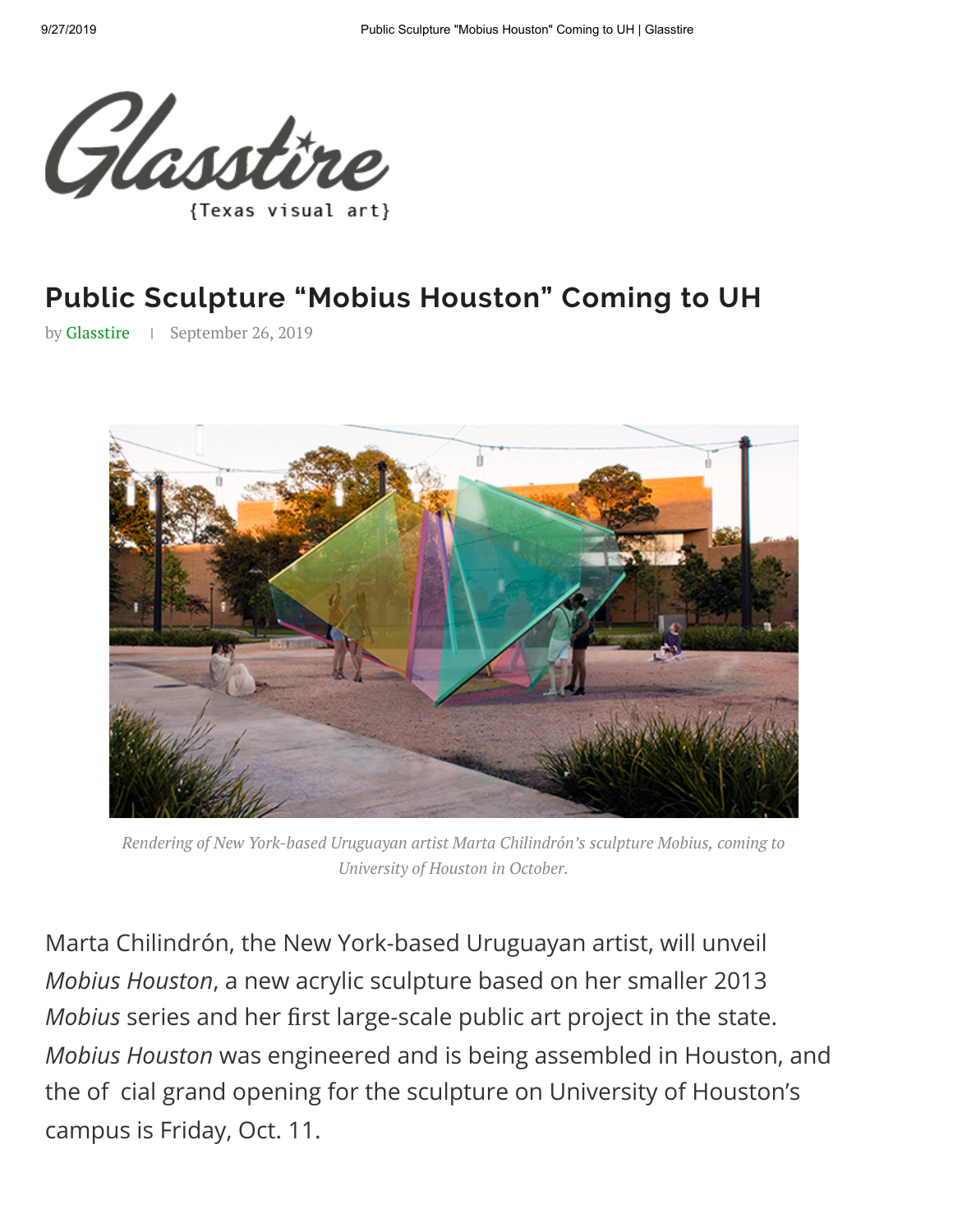*Mobius Houston* was commissioned as the inaugural piece by Public Art of the University of Houston System (Public Art UHS) for its temporary public art installation program at Wilhelmina's Grove, a site on the campus of UH. The university is the first public university system in Texas to launch a formal temporary public art program, and *Mobius* will remain on view at UH for six months after installation.



*'Mobius Houston' under construction on Sept. 26, 2019.*

"With our Temporary Public Art program, we are really looking to position ourselves as a very unique platform where cutting-edge art, higher education and our diverse communities can converge," says María C. Gaztambide, Public Art UHS Director and Chief Curator. "We want to provide opportunities for artists to experiment with materials that they may not have had the chance to use before, or experiment with issues of scale and medium to truly test new boundaries for themselves and expand the range of their own work."